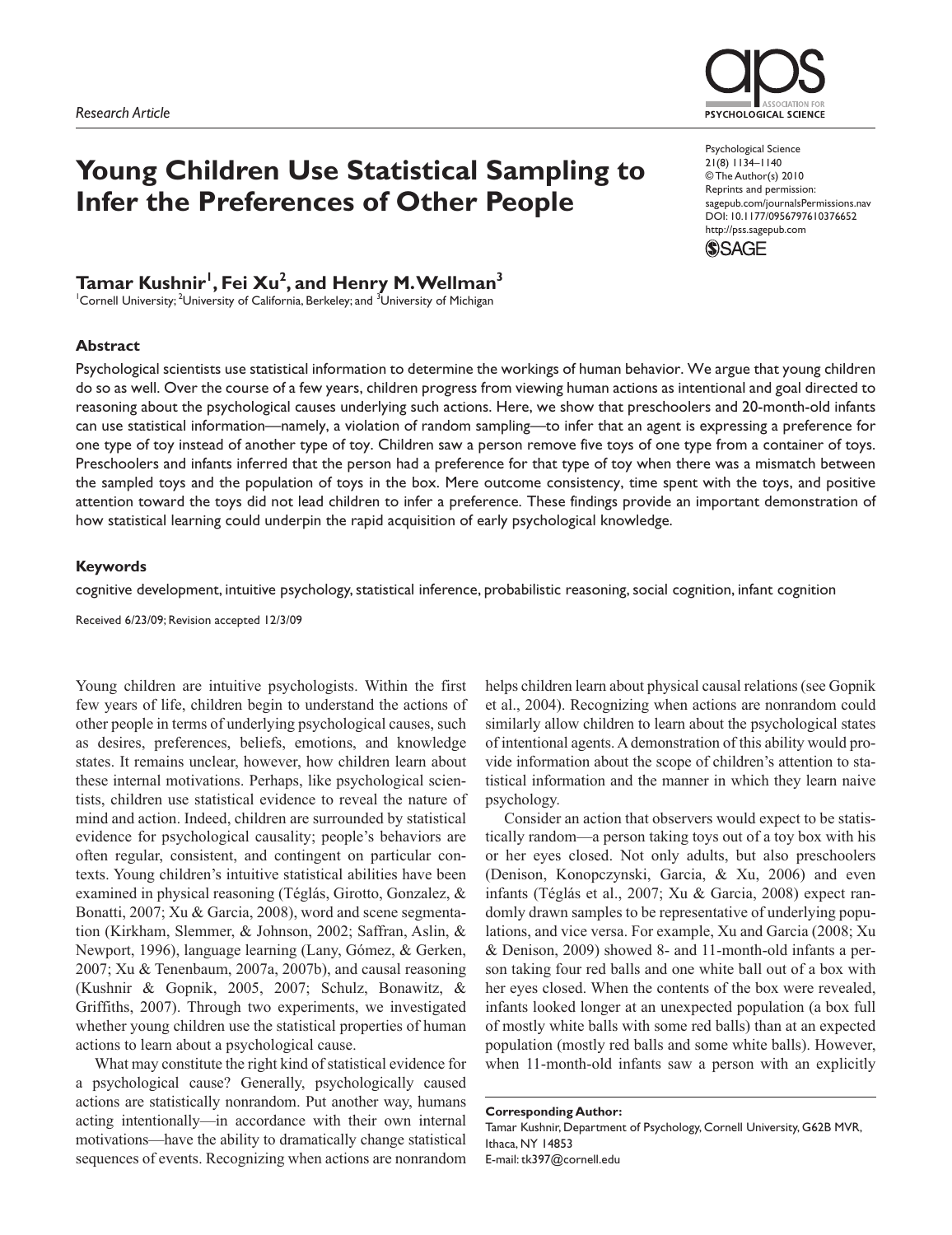expressed preference draw the sample intentionally (i.e., with her eyes open and looking in the box), Xu and Denison (2009) found that these infants did not form expectations about the contents of the box. Thus, 11-month-old infants seem to make random-sampling assumptions about random actions, but not intentional actions.

These data leave open two intriguing possibilities. On the one hand, intentional actions might be a signal to children that statistical evidence is not relevant. Young children might instead learn about psychological causes by attending solely to psychological cues—for example, eye gaze, reaching, facial expressions, affect, verbalizations—without regard for the statistical regularity or irregularity of the relevant events. On the other hand, violations of statistical regularity could signal to young children the presence of a psychological cause and also might help these children to discern what that cause could be.

To address these issues, we examined children's reasoning in a scenario in which violations of random sampling provide a meaningful psychological cue by revealing a person's preference. Imagine a person taking five rubber frogs out of a toy box and playing happily with them. Does the intentional act itself rather than its statistical properties—provide evidence of a preference for frogs? If most or all of the toys in the box are frogs, the statistical information is in keeping with random draws from the box; thus, this situation would provide no evidence that the person prefers rubber frogs to, for example, rubber ducks. If, however, the box is full of rubber ducks with very few rubber frogs in it, then the sample of five frogs is not likely to have been drawn by chance. More likely, the person chose to take only frogs and so is displaying a greater preference for frogs than for ducks. It is important to note that, in this example, psychological cues (e.g., gaze, reach, affect) are insufficient evidence to infer a preference. Generally, determining preferences, unlike determining momentary desires, requires attending to the options not chosen—such as the other toys in the box. To learn about a person's preference therefore requires that children attend to the violation of random sampling and use that statistical evidence to draw psychological conclusions.

In Experiment 1, we asked whether preschool children, who already have a general notion of preferences, can learn about a particular agent's preference from an intentional action that violates random sampling. In Experiment 2, we asked whether statistical evidence plays a role in the emergence of a notion of preferences in 19- to 24-month-old infants.

# **Experiment 1**

In Experiment 1, an agent intentionally sampled five toys of the same type from a box of toys. We manipulated the population of the box across three groups of preschoolers. In the first condition, 18% of the toys were of the selected type, and 82% were of another type. In the second condition, 50% were of the selected type. In the final condition, 100% were of the selected type. After they saw the selections, children assigned to each

condition were asked which toy (the selected type, the alternative type, or a third, novel object) the agent preferred. Psychological cues to preference (such as positive affect) were identical across conditions. Thus, if children infer preferences from psychological cues alone, children in each condition should not have differed in their response. However, if children regard a violation of random sampling as a cue to preference, then participants should have inferred preference most strongly in the 18% condition, least strongly in the 100% condition, and with intermediate strength in the 50% condition.

# *Method*

**Participants.** Seventy-two preschoolers participated: 36 were 3 years old ( $M = 44.1$  months,  $SD = 3.2$  months) and 36 were 4 years old (*M* = 53.9 months, *SD* = 3.3 months). Participants were recruited from local preschools in a small, Midwestern city and were predominantly non-Hispanic White and middle class. Children were randomly assigned to the 18%, 50%, or 100% conditions. The average age of both groups of participants combined ( $M = 49.1$  months,  $SD = 5.9$  months) was comparable across conditions,  $F(2, 68) = 1.56$ , n.s.

*Materials.* Two sets of toys (with three types per set) were used. In each set, one type of toy was the target chosen by the agent. A second type of toy was placed in the box in the 50% and 18% conditions. A third type of toy was never in the box but provided a novelty control. Set 1 contained foam shapes; red circles and blue flowers alternated as the target, and yellow tubes were always the novel toy. Set 2 contained small balls; soft replica baseballs and soft replica basketballs alternated as the target, and green practice golf balls were the novel toy. Using each set of materials, we created boxes (length = 13 in., width  $= 5$  in., height  $= 6$  in.) to serve as the populations. Boxes were black and opaque. The four boxes used in the 18% condition contained a 7:31 ratio of target to other toy (e.g., 7 red circles and 31 blue flowers). The two boxes used in the 50% condition contained a 19:19 ratio of target to other toy (e.g., 19 red circles and 19 blue flowers). The four boxes used in the 100% condition contained 38 target toys (e.g., 38 red circles). An additional set of five toys of each type were kept in three separate bowls to be used for the preference question at the end of the procedure.

**Procedure.** Each child sat individually at a table opposite the experimenter, who began by introducing the agent (a puppet named "Squirrel") to the child. Children were told that Squirrel liked some toys but not other toys. The experimenter then removed Squirrel and placed three bowls of toys from the first set on the table. She asked the child to label them; if the child could not identify the toys, labels were provided. Figure 1 depicts the procedure for an example trial.

The experimenter then removed the bowls and brought out the first box. She opened the top so the child could look at the toys. She prompted the child to label toys but made no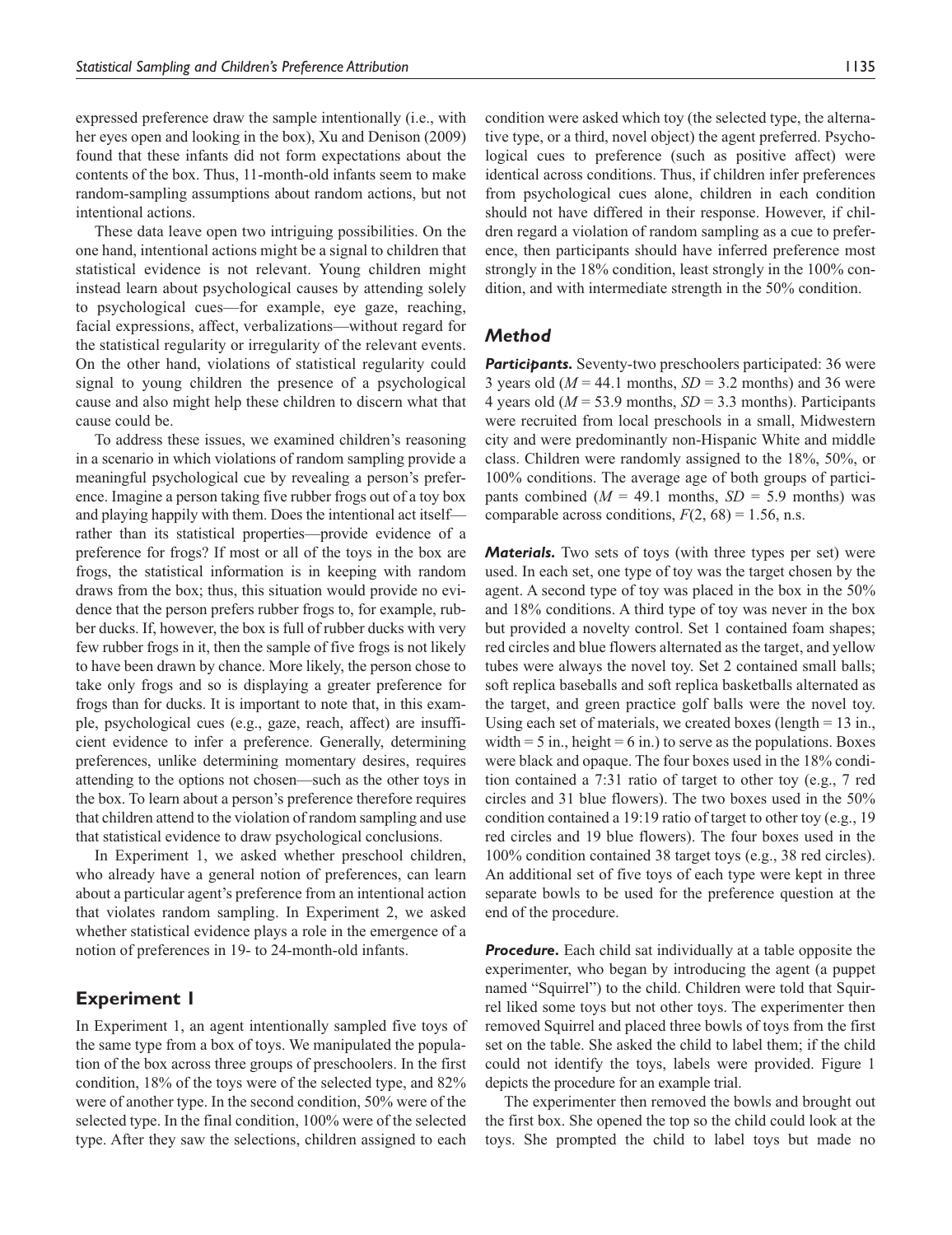

**Fig. 1.** Procedure for Experiment 1. Children were introduced to Squirrel, who proceeded to take five toys out of a box. The sample always consisted of five toys of the same type—the target toy—which are shown here as circles. Alternate toys also in the box are shown here as triangles. The population of each toy box varied across three conditions (18% target toys, 82% alternate toys; 50% target toys, 50% alternate toys; or 100% target toys). Finally, three bowls were brought out: a bowl of five target toys, a bowl of five alternate toys, and a bowl of five novel toys that were not included in the box. The children were then asked to give Squirrel the toy he liked.

reference to the quantity or proportion of the different toys in the box. The experimenter then brought out Squirrel again and asked Squirrel whether he wanted to take some toys to play with. Squirrel removed a sample of five target toys one at a time and placed them on the table in a pile. After Squirrel removed the fifth toy, the experimenter closed the box; Squirrel played with the toys, and then the experimenter took him away again. The amount of time spent selecting and playing with the toys was kept equal across the conditions. The experimenter put the box away, set out the three bowls, then brought out Squirrel again, and said, "Squirrel is back! He wants some toys again. Can you give him the ones that he likes?" The child's first choice was recorded.

The procedure was repeated with the other set of toys. The proportion of toys in the box varied between subjects but not between trials. The set of toys presented first (foam shapes or balls) was counterbalanced across subjects. The sample drawn from the box was counterbalanced along with the box contents. The order of placement of the bowls (left, right, center) was also counterbalanced.

# *Results and discussion*

The average number of targets children chose (out of two) is shown in Figure 2. The results reveal that children used the statistical cue—the violation of random sampling—to infer that Squirrel was selecting toys based on a preference. A 2

(age: 3, 4)  $\times$  3 (condition: 18%, 50%, 100%) analysis of variance revealed a main effect for condition,  $F(2, 66) = 4.34$ ,  $p =$ .017,  $r^2 = 0.12$ , and no other significant effects. As predicted, children chose the target toy most often in the 18% condition  $(M = 1.63, SE = 0.15)$ , least often in the 100% condition  $(M = 1.63, SE = 0.15)$ 1.00,  $SE = 0.15$ ), and with intermediate frequency in the 50% condition ( $M = 1.31$ ,  $SE = 0.16$ ). This linear trend was significant ( $p = .004$ ). Directional (one-tailed) *t* tests showed that children in the 18% condition were significantly more likely to pick the target than children in the 50% condition were,  $t(46) = 1.72$ ,  $p = .045$ ,  $d = 0.48$ , and children in the 50% condition were marginally more likely to pick the target than children in the 100% condition were,  $t(46) = 1.3$ ,  $p = .096$ ,  $d =$ 0.41. The difference between the two extreme conditions (18% vs. 100%) was significant, *t*(46) = 3.16, *p* = .002, *d* = 0.89.

We also tallied the number of children who gave Squirrel the target toy on both trials in order to compare responses to chance. In the 18% condition, 16 out of 24 children (67%) gave Squirrel the target toy on both trials. In the 50% condition, 11 out of 24 children (46%) did so, and in the 100% condition, only 7 out of 24 children (29%) chose the target toy on both trials. Responses in the 18% condition were significantly above chance (binomial test,  $p < .001$ ) and significantly different than the responses in the 100% condition (Fischer exact test,  $p = .037$ ). Responses in the 50% condition were also above chance (binomial test,  $p = .001$ ). However, responses in the 100% condition were not different from chance (binomial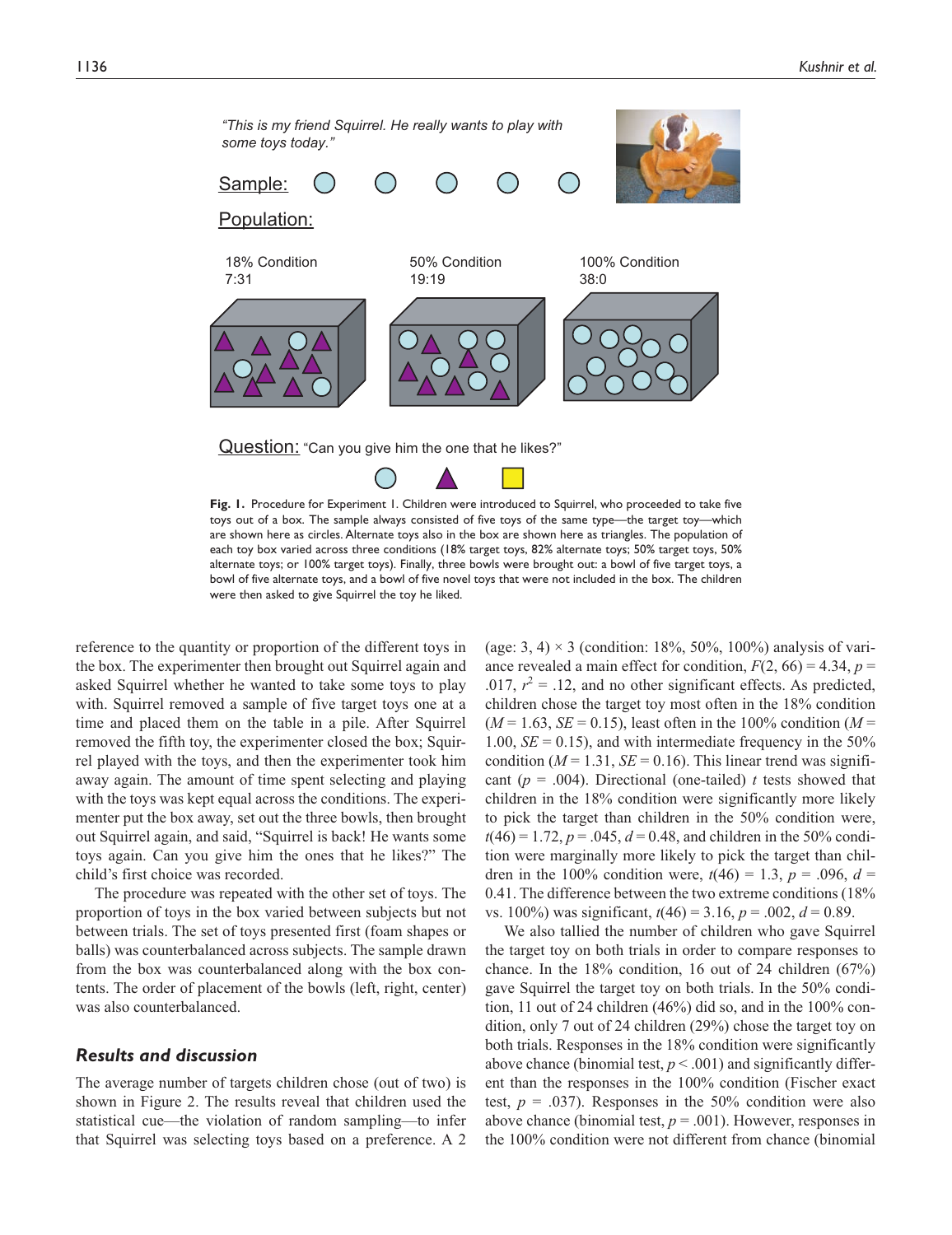

condition of Experiment 1. The conditions varied in the percentage of target toys (18%, 50%, or 100%) in the box from which Squirrel sampled five target toys. The error bars represent 95% confidence intervals around the means.

test, n.s.). This analysis supports the conclusion that the violation of random-sampling expectations, rather than psychological and linguistic cues, accounted for children's inference that Squirrel had chosen the target because he preferred it.

It is conceivable that children in the 18% and 50% conditions might have selected the target more often not because they inferred that Squirrel had a preference for the target, but because they thought he was avoiding the other toy in the box. An analysis of children's alternative responses reveals that this was not the case. In trials in which children did not give Squirrel the target toy, responses were roughly equally distributed between the alternate toy in the box and the novel toy that was not in the box (18% condition: 5 novel-toy picks, 4 alternatetoy picks; 50% condition: 7 novel-toy picks, 10 alternate-toy picks; 100% condition: 16 novel-toy picks, 8 alternate-toy picks). These results suggest that children were basing their response on Squirrel's preference for the target toy rather than on his avoidance of the alternate toy.

# **Experiment 2**

Experiment 1 demonstrated that preschoolers can use statistical evidence in the form of a violation of random sampling to infer a psychological cause—a preference. Is such reasoning a result of or potentially a contributor to children's emerging understanding of preference? It is generally thought that infants

first infer desires and preferences by appealing to emotional cues, such as pleasure and disgust (Repacholi & Gopnik, 1997). Yet, in the case of nonsocial events, intuitive sampling assumptions may be present in infancy. Can infants, like preschoolers, use statistical-sampling information to infer preferences, even when emotional cues are controlled for?

In Experiment 2, we presented infants with a scenario similar to Experiment 1. We concentrated on older infants (average age = 20 months) because previous research has shown that it is around this age that infants understand the link between emotional reactions and desires. We also refined and simplified the experimental procedure in two fashions. First, the agent was changed from a puppet to a live person, in part because the actions of human agents are easier for infants to interpret as intentional (e.g., Woodward, 1998), and also because a live actor can provide real emotional cues to signal desire. Second, we made the procedure less verbal (removing the word "likes" throughout) and less taxing on memory (by making the boxes clear so infants could see the proportions of toys throughout the task). Infant judgments were elicited through a direct but ambiguous request for a toy by the agent. Previous research has shown that infants can interpret an adult's enthusiastic but ambiguous requests as a request for desired objects (Tomasello & Haberl, 2003).

Infants saw a person select five toys of one type out of a box containing a minority of that type (18% of the toys in the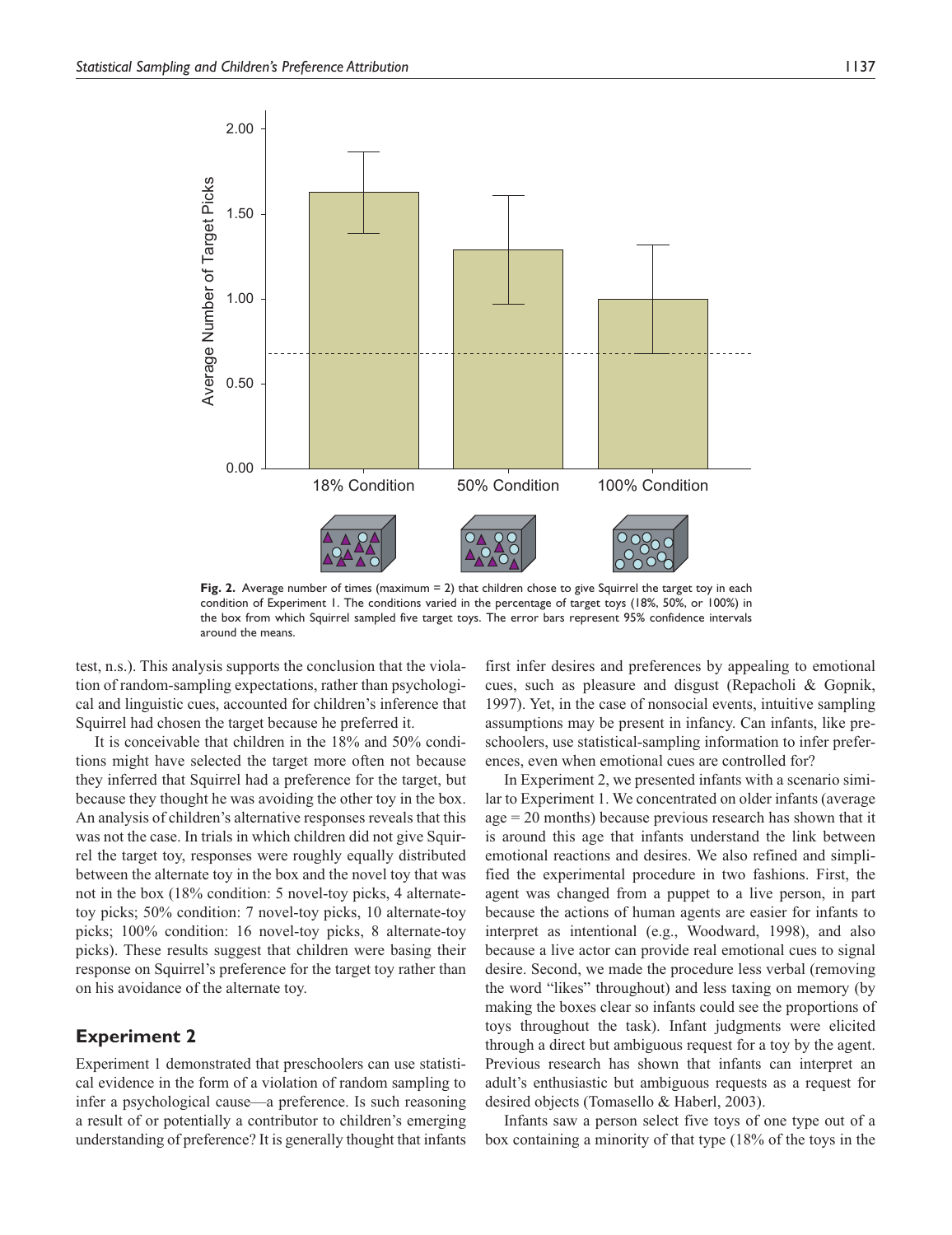box) or a majority of that type (82% of the toys in the box). Since both boxes contained both types of toy, any differences between conditions could not be artificially strengthened by novelty effects. Again, psychological and emotional cues to preference were present, but they were identical across conditions. Thus, if infants infer preferences from a violation of random-sampling expectations, they should do so only when the sample is nonrepresentative—that is, in the 18% condition but not in the 82% condition.

# *Method*

*Participants.* Participants were 48 infants (*M* = 20.23 months, age range = 19–24 months) recruited from a baby registry in a small Midwestern city. Twenty-four infants were assigned to the 18% condition, and 24 were assigned to the 82% condition. Mean ages were equivalent in the two conditions,  $t(46) = 0.589$ , n.s.<sup>1</sup>

*Materials.* The toys were yellow rubber ducks or green rubber frogs of equal size (diameter  $= 2$  in.) placed in clear plastic boxes (length =  $7 \frac{3}{8}$  in., width =  $6 \frac{5}{8}$  in., height =  $4 \frac{3}{4}$  in.). One box contained a 7:31 ratio of ducks to frogs, and the other box contained a 31:7 ratio. An additional set of five toys of each type were kept in two separate bowls to be used for the preference question at the end of the procedure.

*Procedure.* Infants sat in a high chair at a table in a laboratory room; the experimenter was seated to the infant's left. The infant's parent sat in a separate chair behind and to the right of the child. The infant was allowed 2 min to play with the bowls of frogs and ducks. Then, the bowls were removed, and the confederate entered. The experimenter introduced the confederate by name and said, "Let's play!"

The confederate sat opposite the infant at the table. The infant, experimenter, and confederate began by playing a turntaking game with a toy car, a cup, and a ball. This game allowed the infant to become comfortable sharing with the confederate. After the game, the confederate left the room.

The experimenter put the box of toys on the table. She opened the box, labeled the toys, and let the child handle them for a few seconds before calling the confederate to play. The confederate returned to her seat across from the infant and removed five toys (all ducks or all frogs) from the box one at a time. While pulling out each toy, she smiled and vocalized positively, alternating between labeling the toy (e.g., "Wow, frogs!") and making the sound of the animal (e.g., "Ribit, ribit!"). She played with the toys for the remaining time (30 s total, including sampling time), and then left the room.

The experimenter put the box away and put the two bowls of toys on a tray out of reach of the infant so he or she could not touch the toys before response-coding began. The confederate returned and stood on a floor mark slightly away from the table and centered between the two bowls. She held out her hand palm up (centered between the bowls of toys), looked directly at the child, and said, "Oh goody! Just what I wanted! Can you give me one?" The experimenter slid the tray toward the infant, and coding of the response began.

Each infant participated in one trial. The toy designated as the target was counterbalanced (ducks vs. frogs) and was either in the minority or in the majority (18% vs. 82%). The order of placement of the bowls (left vs. right) was also counterbalanced.

*Coding.* The infant's behavior immediately after the confederate's question was coded for the first toy (or toys) that the infant touched ("first touch") and the first toy (or toys) that she or he handed to the confederate ("first offer"). A subset of the data (20% from each condition) was coded by a second researcher. Intercoder agreement was 100%.

# *Results and discussion*

Results were consistent with the findings from Experiment 1. When the sample was drawn from the minority of toys in the box (18%) but not from the majority (82%), infants were more likely to infer that the confederate had a preference. Table 1

| Response                  | 18% condition<br>(sampling violation) |             | 82% condition<br>(no sampling violation) |             |
|---------------------------|---------------------------------------|-------------|------------------------------------------|-------------|
|                           | First touch                           | First offer | First touch                              | First offer |
| Target toy                | 13                                    | 14          |                                          |             |
| Alternate toy             | 10                                    | 10          | 14                                       | 13          |
| Both target and alternate |                                       | 0           |                                          |             |

**Table 1.** Infants' First Touches and First Offers in Experiment 2

Note: *n* = 24 per condition; data in each column indicate the number of infants who made each type of response. "First touch" refers to the first toy (or toys) that the infant touched; "first offer" refers to the first toy (or toys) that the infant handed to the confederate. The objects available for selection were target toys (i.e., the toys that was produced when the contents of the box were sampled) and alternate toys. The two conditions differed in the percentage of target toys in the boxes from which samples were drawn.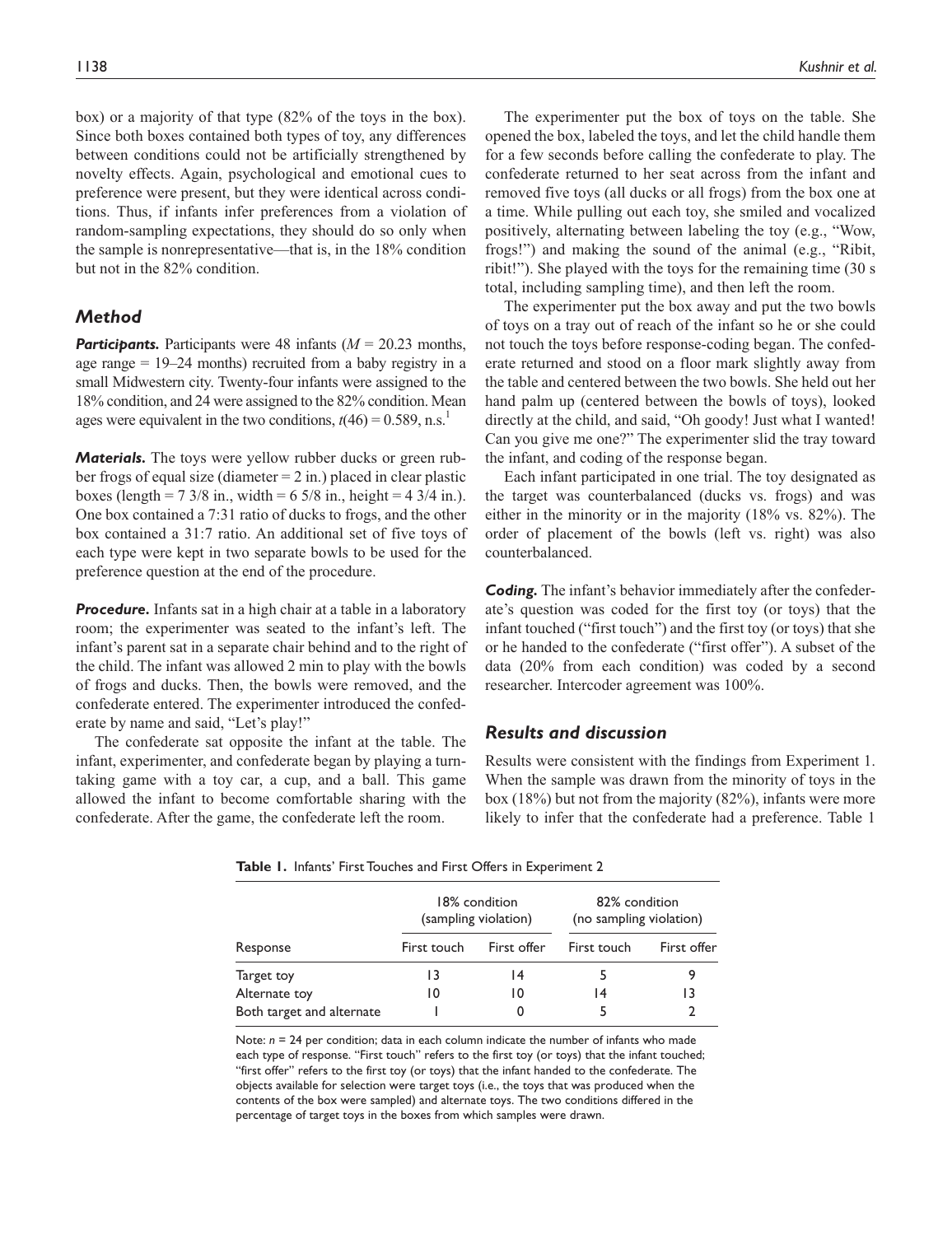shows infants' responses. Infants' first touches revealed a sigmificant difference between conditions,  $\chi^2(2, N = 48) = 6.89$ ,  $p = .032$ ,  $\varphi = .38$ . Infants' first offers did not significantly differ across conditions,  $\chi^2(2, N=48) = 3.48$ , n.s.

To reconcile this difference and create a fuller picture of infants' responding, we created a composite code combining first touches and first offers; these results are shown in Table 2. In the 18% condition, 14 out of 24 infants (58%) touched and offered the target toy to the confederate. The remaining 10 infants (42%) touched and offered the alternate toy. In the 82% condition, only 5 out of 24 infants (21%) touched and offered the target toy to the confederate, and 13 infants (54%) touched and offered the alternate toy. Four infants (17%) touched the alternate toy but then switched their response to offer the target toy. This change indicates that they considered both toys in their responding (as in studies that examine sequential touching; e.g., Oakes & Madole, 2000). The other 2 infants (8%) touched and offered both toys simultaneously.

The difference in composite responses between conditions was significant,  $\chi^2(3, N = 48) = 10.65$ ,  $p = .014$ ,  $\varphi = .47$ . A comparison of infants who first touched and first offered the target between conditions was also significant (14 vs. 5; Fischer exact test,  $p = .017$ ). Thus, when there was a violation of random sampling, 19- to 24-month-old infants' first touch alone and in combination with their first offer favored the target toys. However, when there was no violation of random sampling (no statistical cues for preference), it was difficult for infants to interpret the confederates' request; this resulted in more variable responding (including sequential touching) and a tendency to favor the alternate, more novel, toy.

Given that both boxes contained two types of toys, these results were not due to infants simply associating the confederate's selection of one type of toy with her preference. Furthermore, in both conditions, the confederate played excitedly with her choices, so results were not based solely on the confederate's social-emotional reactions. Instead, the infants encoded the proportion of the two types of toys in each box, and in the case of a violation of random sampling, they inferred a preference for that type of toy.

# **General Discussion**

These studies provide the first evidence that young children can use intuitive statistical abilities to infer a psychological cause—a preference. In Experiment 1, preschoolers inferred the preferences of an agent when the sample drawn violated random sampling. Additionally, the less representative the sample, the more likely children were to infer the agent's preference. In Experiment 2, we extended this finding to 20-month-old infants.

We argue that children's inferences were based on sensitivity to statistical sampling, and not based solely on outcome consistency or affective cues, because the only difference between conditions was the proportion of alternate toys in the box that were not sampled. Thus, our results are not consistent with a simple associative-learning mechanism (i.e., if a puppet or a person selects or is associated with one type of toy, then he or she must prefer it over other types of toys). Instead, these results are consistent with a statistical-inference mechanism, according to which the young children noted the representativeness of a sample relative to a larger population and used nonrandom-sampling expectations as the basis for their inference. In the case of preschoolers, the evidence also suggests that the degree of nonrepresentativeness was correlated with the strength of preschoolers' inference about preferences; this correlation is a clear sign that preschoolers are employing a probabilistic-reasoning strategy.

Our results support the intriguing conclusion that statistical inference plays a critical role in early social learning—both as infants form initial notions of psychological causality and later as preschoolers achieve more detailed and sophisticated psychological knowledge. Thus, this initial demonstration sets the stage for future research. Important questions remain about how affective, behavioral, and statistical cues combine in children's social learning. For example, in infants, is the initial construal of actions as intentional and goal directed (Gergely & Csibra, 2003; Phillips & Wellman, 2005; Sommerville & Crane, 2009; Woodward, 1998, 2009) a sufficient starting point? In older children, could statistical evidence enable children to transition from understanding preferences to reasoning about stable personality traits (Heyman & Gelman, 2000; Kalish,

| Combined responses                                        | 18% condition<br>(sampling violation) | 82% condition<br>(no sampling violation) |
|-----------------------------------------------------------|---------------------------------------|------------------------------------------|
| Category 1: touch and offer target                        | 14                                    |                                          |
| Category 2: touch and offer alternate                     | 10                                    | 13                                       |
| Category 3: touch alternate and switch to<br>offer target |                                       |                                          |
| Category 4: touch and offer both                          |                                       |                                          |

**Table 2.** Composite Coding of Infants' First Touches and First Offers in Experiment 2

Note:  $n = 24$  per condition; data in each column indicate the number of infants who made each type of response. Coding combined infants' first touches and first offers. The responses of 4 children (1 in the 18% condition and 3 in the 82% condition) who first touched both types of toy together but then offered only one type of toy were coded as Category 1 or 2 depending on whether the toy offered was the target or the alternate.